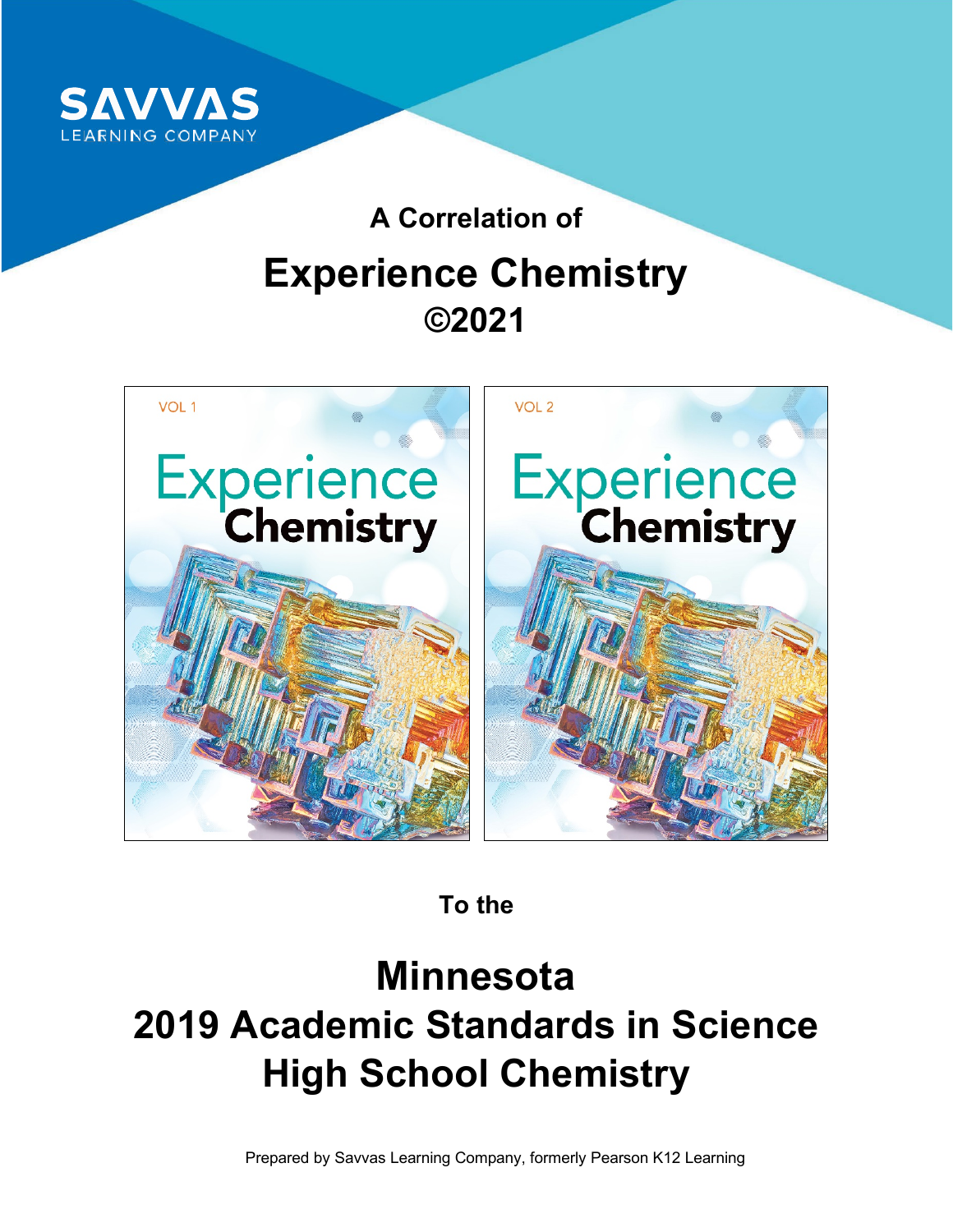#### **Introduction**

This document demonstrates how **Experience Chemistry ©2021** supports Minnesota Academic Standards in Science for High School Chemistry (2019). Correlation references include the Experience Notebook (Volumes 1 and 2), Teacher Guide, and online digital assets.

Savvas Learning Company is excited to introduce **Experience Chemistry!** From climate change, water quality, and the newest energy sources, to the foods we grow and eat, your students will experience chemistry like never before. The program uses cool, weird, and amazing phenomena to engage students in 3-D science. Give students an up-close, first-hand experience they'll never forget.

#### **Be the first to** *Experience It!*

Storylines are organized around a real-world Anchoring Phenomena that sparks student curiosity, gives a purpose to learning and connects chemistry concepts through a unifying unique occurrence. Students encounter everyday phenomena through Claims-Evidence Reasoning Exercises, Authentic Readings, STEM Projects, and Engineering Performance Tasks.

## **Explore Phenomena with Flinn Scientific!**

**Experience Chemistry** and Flinn Scientific partner to deliver high-quality inquiry opportunities to chemistry classrooms. Lab Experiments, Engineering Challenges, Performance Tasks, Virtual Reality Simulations, and Lab Videos by Flinn Scientific immerse students in hands-on chemistry.

#### **Hands-On Labs**

• Assign student-friendly labs focused on real-world phenomena in every learning experience.

• Customize your lessons with four versions of every lab including Open-Ended, Guided, Shortened, and Advanced.

## **Lab Videos**

• Background videos, demo videos and summary videos engage and connect students to the phenomena, prepare students and instructors for set-up and revisit concepts before assessments.

#### **Design Challenges and Performance Tasks**

• Students mimic the real-world activities of engineers as they define and solve problems and design, test and evaluate solutions.

• Students demonstrate mastery of three-dimensional learning at the end of every Investigation with a Performance-Based assessment.

#### **Lab Kits**

• Simplify lab set-up and solution preparation with time-saving lab kits.

## **Virtual Reality**

• Immerse your students in 360º simulations that bring chemistry to life.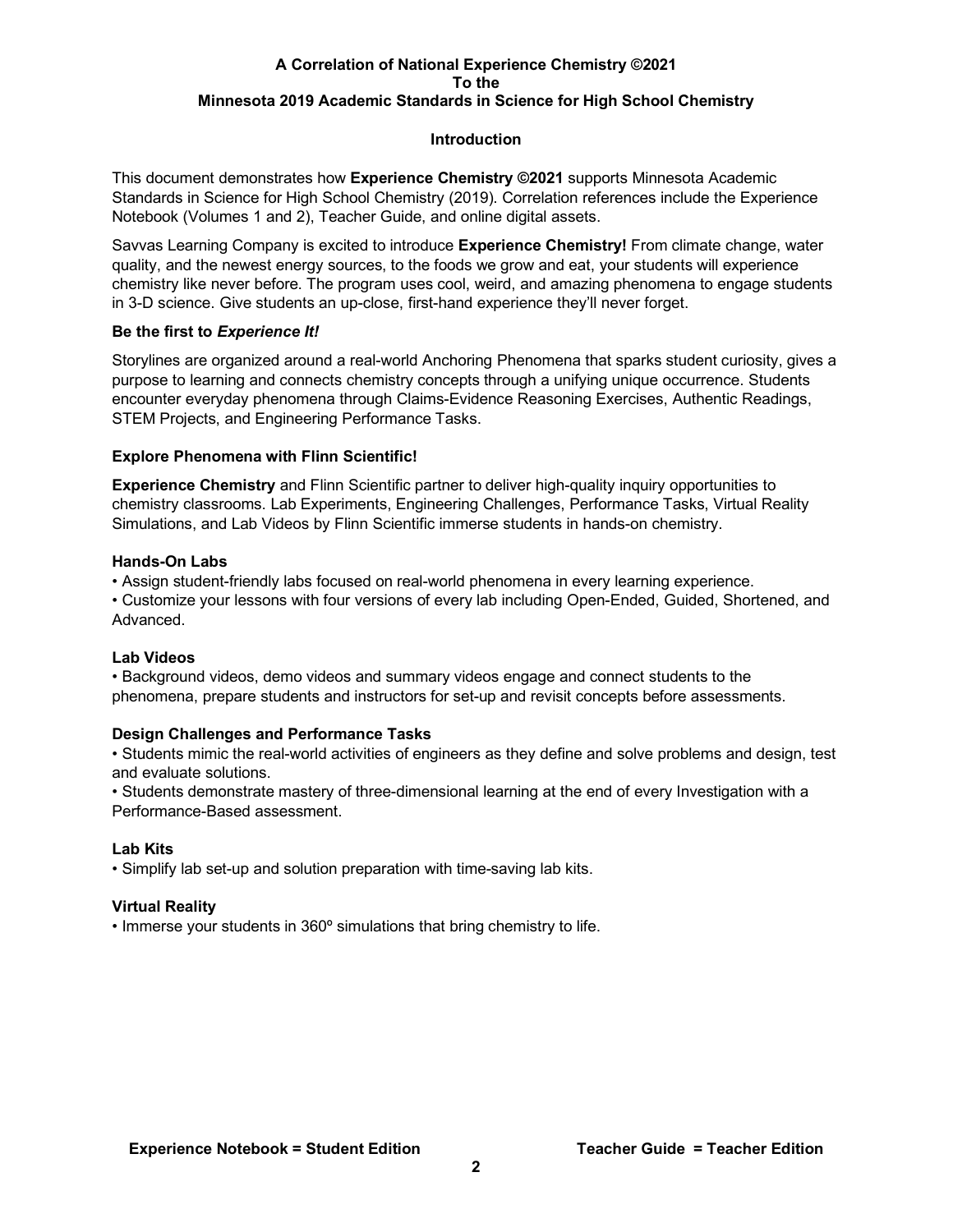# **Table of Contents**

| (2.0) LOOKING AT DATA AND EMPIRICAL EVIDENCE TO UNDERSTAND PHENOMENA OR SOLVE |
|-------------------------------------------------------------------------------|
| (3.0) DEVELOPING POSSIBLE EXPLANATIONS OF PHENOMENA OR DESIGNING SOLUTIONS TO |
| (4.0) COMMUNICATING REASONS, ARGUMENTS AND IDEAS TO OTHERS  10                |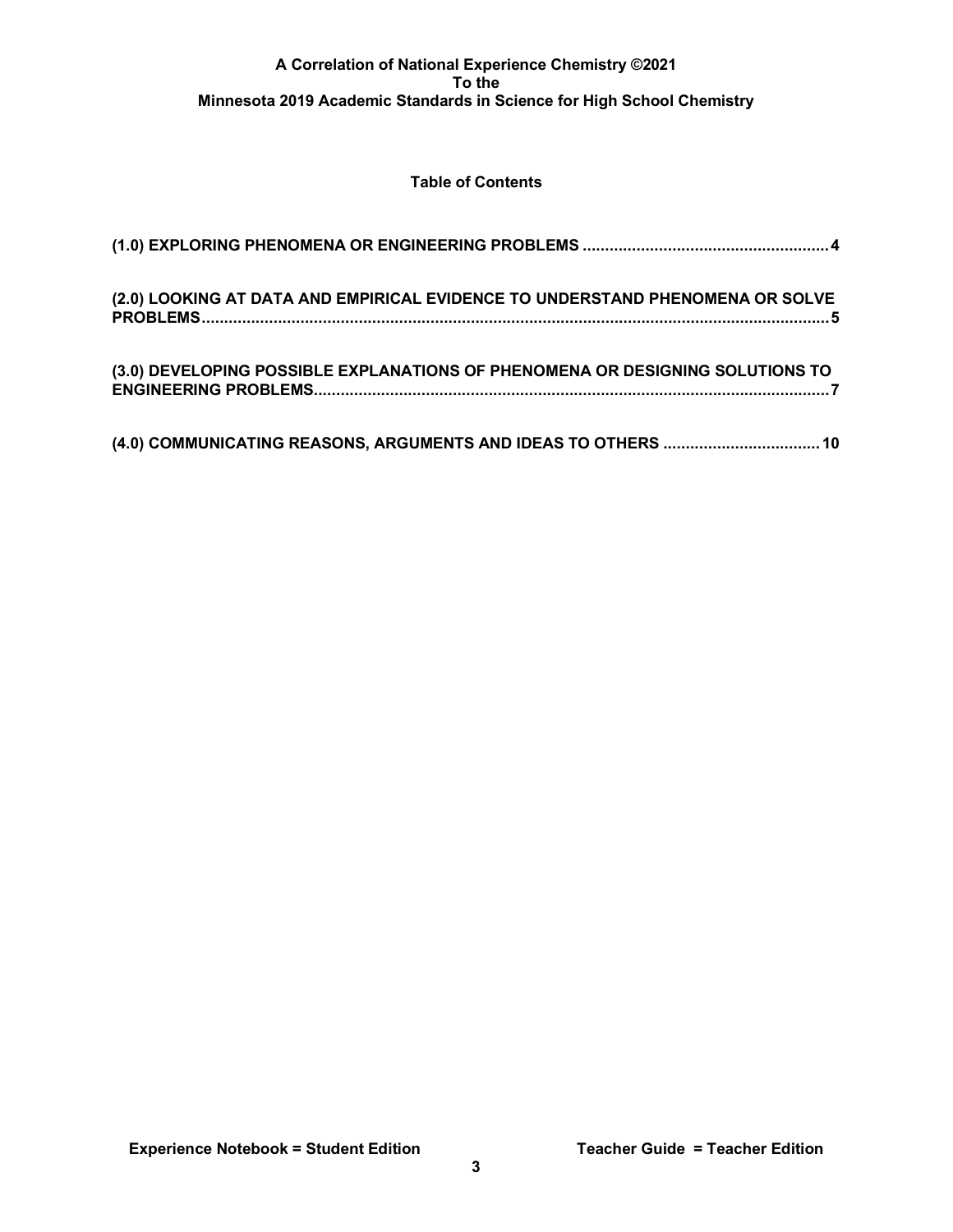| <b>Minnesota Academic Standards in Science</b><br><b>High School Chemistry</b>                                                                                                                                                                                                                                                                                                                                                                                                                                                                                                                        | <b>Experience Chemistry</b><br>@2021                                                                                                                                                                                                                                                                                                                                                                                                                                                                |
|-------------------------------------------------------------------------------------------------------------------------------------------------------------------------------------------------------------------------------------------------------------------------------------------------------------------------------------------------------------------------------------------------------------------------------------------------------------------------------------------------------------------------------------------------------------------------------------------------------|-----------------------------------------------------------------------------------------------------------------------------------------------------------------------------------------------------------------------------------------------------------------------------------------------------------------------------------------------------------------------------------------------------------------------------------------------------------------------------------------------------|
| (1.0) Exploring phenomena or engineering problems                                                                                                                                                                                                                                                                                                                                                                                                                                                                                                                                                     |                                                                                                                                                                                                                                                                                                                                                                                                                                                                                                     |
| (1.1) Asking questions and defining problems                                                                                                                                                                                                                                                                                                                                                                                                                                                                                                                                                          |                                                                                                                                                                                                                                                                                                                                                                                                                                                                                                     |
| (9C.1.1.1.1) Ask questions about the impact of<br>greenhouse gases on the Earth's climate, by analyzing<br>their molecular structure and responses during energy<br>absorption (P: 1, CC: 5, CI: PS1) Emphasis should<br>include natural and human-made sources. Structures<br>should include molecular shape.                                                                                                                                                                                                                                                                                        | <b>Experience Notebook, Volume 2:</b><br><b>Investigation 10</b><br>Long-Term Changes in Sunlight, 77<br>Past Climates, 78<br>Volcanic Activity and CO <sub>2</sub> , 81<br>Erosion and Carbon Dioxide, 82<br>Continent Distributions and Ocean Currents, 83-84<br>Cycles within Cycles, 85-87<br>Ocean/Atmosphere Circulation Changes, 88<br>Variations in Solar Output, 89-90<br>Volcanic Eruptions, 91-92<br>Climate and Humans, 93-95<br>Revisit Investigative Phenomenon, 96<br>Assessment, 97 |
|                                                                                                                                                                                                                                                                                                                                                                                                                                                                                                                                                                                                       | <b>Investigation 11</b><br>Melting Ice and Rising Sea Levels, 109<br>Ice Cores and Human History, 110<br>Medieval Climate Anomaly and Little Ice Age, 113-<br>114<br>Carbon Dioxide and Temperature, 115<br>Greenhouse Gas Release, 116                                                                                                                                                                                                                                                             |
|                                                                                                                                                                                                                                                                                                                                                                                                                                                                                                                                                                                                       | <b>Teacher Guide:</b><br>Inquiry Labs: How Melting Ice Affects Sea Level;<br>Carbon Dioxide and Its Role in Climate; How Nature<br>Records Changes in Climate; Human Activity and<br><b>Carbon Emissions</b><br>Digital Activities: Energy In and Out of Earth's<br>Atmosphere; Sampling the Past; Milankovitch<br>Cycles; Evaluate Milankovitch Cycles; Solar Output;<br>Flow of Energy and Greenhouse Gases; Can<br>Volcanoes Change the Climate?                                                 |
| (1.2) Planning and carrying out investigations                                                                                                                                                                                                                                                                                                                                                                                                                                                                                                                                                        |                                                                                                                                                                                                                                                                                                                                                                                                                                                                                                     |
| (9C.1.2.1.1) Plan and conduct an investigation to<br>gather evidence to compare the structure of<br>substances and infer the strength of electrical forces<br>between particles. (P: 3, CC: 1, CI: PS1) Emphasis is<br>on understanding the strengths of forces between<br>particles, not on naming specific intermolecular forces<br>(such as dipole-dipole). Examples of particles may<br>include ions, atoms, molecules, and networked<br>materials (such as graphite). Examples of collected<br>evidence may include the melting point and boiling<br>point, vapor pressure, and surface tension. | <b>Experience Notebook, Volume 1:</b><br><b>Investigation 4</b><br>Ductility and Malleability, 142<br><b>Teacher Guide:</b><br>Inquiry Labs: Correlate Material Properties and<br>Bond Type; Melt Ionic and Covalent Compounds<br>Digital Activities: Intermolecular Forces in Liquids;<br><b>Tough Tools</b><br>Performance Based Assessment: Qualitative<br>Analysis and Chemical Bonding; Identify Evidence of<br><b>Chemical Reactions</b>                                                      |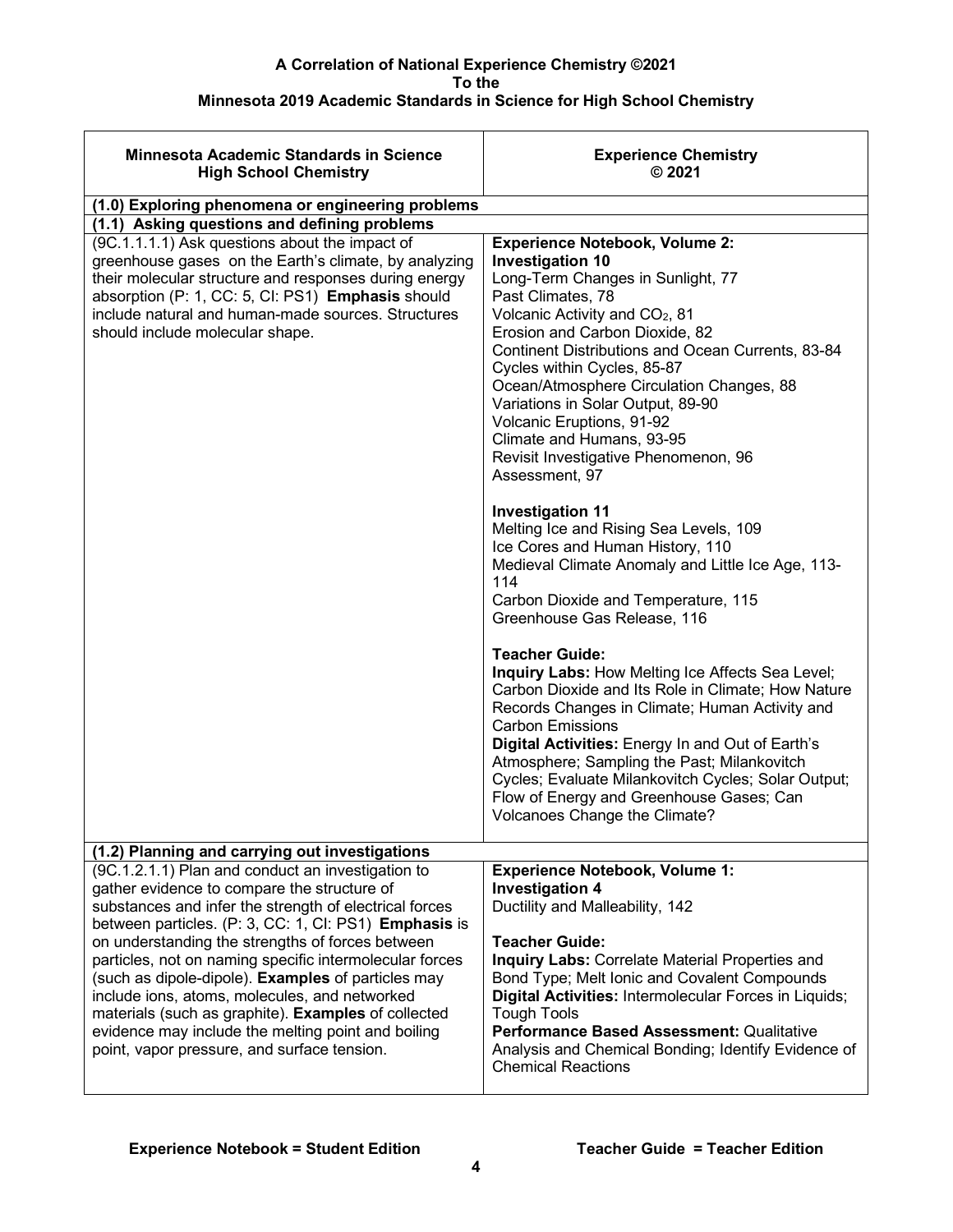| <b>Minnesota Academic Standards in Science</b><br><b>High School Chemistry</b>                                                                                                                                                                                                                                                                                                                                                                                                                                                                                                                                                    | <b>Experience Chemistry</b><br>@2021                                                                                                                                                                                                                                                                                                                                                                                                                                                                                                                                                                                         |
|-----------------------------------------------------------------------------------------------------------------------------------------------------------------------------------------------------------------------------------------------------------------------------------------------------------------------------------------------------------------------------------------------------------------------------------------------------------------------------------------------------------------------------------------------------------------------------------------------------------------------------------|------------------------------------------------------------------------------------------------------------------------------------------------------------------------------------------------------------------------------------------------------------------------------------------------------------------------------------------------------------------------------------------------------------------------------------------------------------------------------------------------------------------------------------------------------------------------------------------------------------------------------|
| (9C.1.2.1.2) Plan and conduct an investigation of acid-<br>base reactions to test ideas about the concentrations of<br>the hydronium ion in an aqueous solution ( $pH$ ). ( $P:3$ ,<br>CC: 3, CI: PS1) Emphasis is on developing an<br>understanding of pH scales and various ways to<br>measure pH. Also included is understanding the<br>relative strength of acidity based on periodic properties<br>of elements, the electronegativity model of electron<br>distribution, empirical dipole moments, and molecular<br>geometry. Examples of investigations may include<br>household chemicals and ocean acidification analogs. | <b>Experience Notebook, Volume 2:</b><br><b>Investigation 13</b><br>Defining Acids and Bases, 195<br>Apply Concepts, 195<br>SEP Use Mathematics, 198<br>Calculating pH, 199-200<br>Sample Problem: Calculating pH from H30+<br>Concentration, 201<br>SEP Develop Models, 202<br>Sample Problem: Estimating pH of a Weak Acid<br>Solution, 209<br>Strength vs. Concentration, 210<br>CCC Cause and Effect, 213<br>Sample Problem: Finding Moles Needed for<br>Neutralization, 214<br><b>Teacher Guide:</b><br>Engineering Design Challenge: Design a Natural<br>pH Indicator                                                  |
|                                                                                                                                                                                                                                                                                                                                                                                                                                                                                                                                                                                                                                   |                                                                                                                                                                                                                                                                                                                                                                                                                                                                                                                                                                                                                              |
| (2.0) Looking at data and empirical evidence to understand phenomena or solve problems                                                                                                                                                                                                                                                                                                                                                                                                                                                                                                                                            |                                                                                                                                                                                                                                                                                                                                                                                                                                                                                                                                                                                                                              |
| (2.1) Analyzing and interpreting data<br>(9C.2.1.1.1) Analyze patterns in air or water quality<br>data to make claims about the causes and severity of a<br>problem and the necessity to remediate or to<br>recommend a treatment process. (P: 4, CC : 2, CI: PS3)<br>Emphasis is on the scale of the problem and<br>appropriate use of concentration units. Examples of<br>pollutant data may include ozone, lead, particulates,<br>nitrates, or microorganisms. Examples of remediation<br>may include physical, chemical or biological processes.                                                                              | <b>Supporting Content:</b><br><b>Experience Notebook, Volume 2:</b><br><b>Investigation 14</b><br>Carbon Dioxide and Ocean pH, 230-231<br>LeChatlier's Principle and Future Ocean pH, 236-237<br><b>Investigation 18</b><br>Sustainable Resource Management, 433<br><b>Teacher Guide:</b><br><b>Inquiry Labs: Observe Air Pollution</b><br>Digital Activities: Critique an Ecological Plan<br>Simulation: Ocean pH; Reduce the Car Industry's<br>Footprint; Paper Mill Wastewater Treatment<br><b>Engineering Design Challenge: Water Purification</b><br>Performance Based Assessment: Qualitative<br>Analysis of Acid Rain |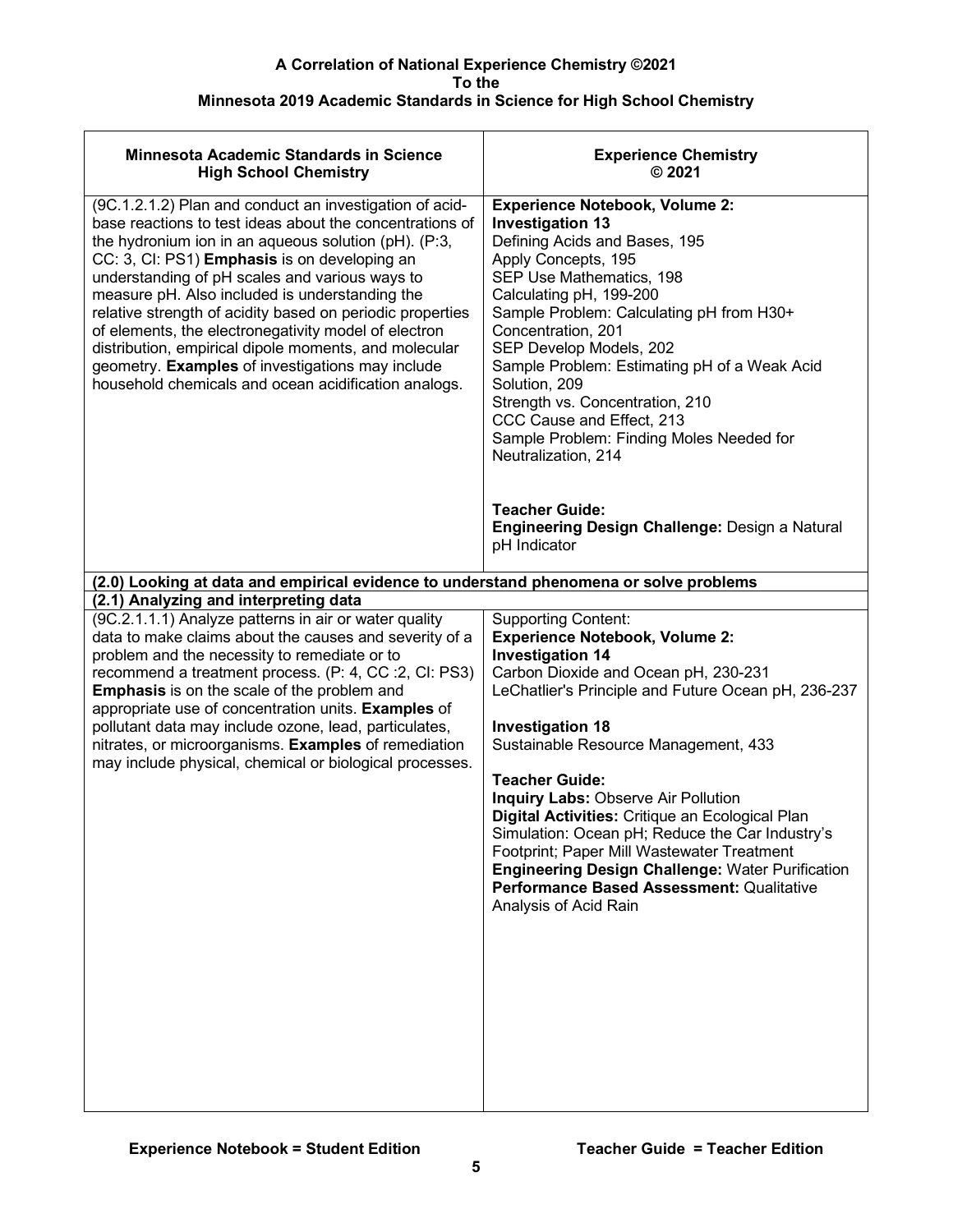| <b>Minnesota Academic Standards in Science</b><br><b>High School Chemistry</b>                                                                                                                                                                                                                                                                                                                                                                                                                                                       | <b>Experience Chemistry</b><br>@2021                                                                                                                                                                                                                                                                                                                                                                                                                                                                                                                                                                                                                                                                                                                                                                                                                                                                                                                                            |
|--------------------------------------------------------------------------------------------------------------------------------------------------------------------------------------------------------------------------------------------------------------------------------------------------------------------------------------------------------------------------------------------------------------------------------------------------------------------------------------------------------------------------------------|---------------------------------------------------------------------------------------------------------------------------------------------------------------------------------------------------------------------------------------------------------------------------------------------------------------------------------------------------------------------------------------------------------------------------------------------------------------------------------------------------------------------------------------------------------------------------------------------------------------------------------------------------------------------------------------------------------------------------------------------------------------------------------------------------------------------------------------------------------------------------------------------------------------------------------------------------------------------------------|
| (2.2) Using mathematics and computational thinking                                                                                                                                                                                                                                                                                                                                                                                                                                                                                   |                                                                                                                                                                                                                                                                                                                                                                                                                                                                                                                                                                                                                                                                                                                                                                                                                                                                                                                                                                                 |
| (9C.2.2.1.1) Develop a data simulation, based on<br>observations and experimental data of how the<br>pressure, volume, temperature, and mass of a gas are<br>related to each other, to predict the effect on a system<br>of changing one of those variables.** (P: 5, CC: 2, CI:<br>PS1) Emphasis is on applying the kinetic molecular<br>theory of gases to develop gas laws. Example systems<br>may include balloons, tires, or syringes.                                                                                          | <b>Experience Notebook, Volume 2:</b><br><b>Investigation 9</b><br>Boyle's Law, 11<br>Sample Problem: Using Boyle's Law, 12<br>Charles's Law, 13<br>Absolute Zero, 15-16<br>Sample Problem: Using the Combined Gas Law, 20<br>Sample Problem: Using the Ideal Gas Law, 24<br>Revisit Investigative Phenomenon, 30                                                                                                                                                                                                                                                                                                                                                                                                                                                                                                                                                                                                                                                               |
|                                                                                                                                                                                                                                                                                                                                                                                                                                                                                                                                      | <b>Teacher Guide:</b><br>Inquiry Labs: The Thermodynamics of Hand<br>Warmers; Relationships Between Gas Variables; The<br><b>Ideal Gas Law</b><br>Digital Activities: Energy Changes in Changes of<br>State; Model the Combined Gas Laws; Why Are<br>There No Ideal Gases?<br><b>Engineering Design Challenges: Flameless</b><br><b>Heating Systems</b>                                                                                                                                                                                                                                                                                                                                                                                                                                                                                                                                                                                                                         |
| Use mathematical representations to support the claim<br>that atoms, and therefore mass, are conserved during<br>a chemical reaction. (P: 5, CC: 5, CI: PS1) Emphasis<br>of the practice is on using mathematical ideas to<br>communicate the proportional relationships between<br>the masses of atoms in the reactants and products.<br><b>Emphasis</b> of the core idea is on the translation of<br>these relationships to the macroscopic scale using the<br>mole as the conversion from the atomic to the<br>macroscopic scale. | <b>Experience Notebook, Volume 1:</b><br><b>Investigation 5</b><br>Percent Composition from Chemical Formulas, 194<br><b>Investigation 6</b><br>Balancing Word Equations, 220-221<br>Sample Problem: Writing Chemical Equations for<br>Combination and Decomposition Reactions, 230<br>Sample Problem: Writing Chemical Equations for<br>Single-Replacement Reactions, 233<br><b>Experience Notebook, Volume 2:</b><br><b>Investigation 13</b><br>Acid-Base Neutralization Reactions, 212-213<br><b>Investigation 15</b><br>Balancing by the Half-Reaction Method, 294-295<br>Standard Cell Potential, 301<br>Sample Problem: Writing the Cell Reaction, 302<br><b>Teacher Guide:</b><br><b>Inquiry Labs: Evaluate Chemical Reactions; Identify</b><br>Unknowns Through Stoichiometry; Determination of<br>Reaction Output; Formation of Barium Iodate<br>Digital Activities: Understanding Stoichiometry;<br><b>Limiting Reagent</b><br>Performance Based Assessment: Chemical |
|                                                                                                                                                                                                                                                                                                                                                                                                                                                                                                                                      | Quantities; The Stoichiometry of Filling a Balloon<br>Engineering Design Challenges: Build a Film<br><b>Canister Rocket</b>                                                                                                                                                                                                                                                                                                                                                                                                                                                                                                                                                                                                                                                                                                                                                                                                                                                     |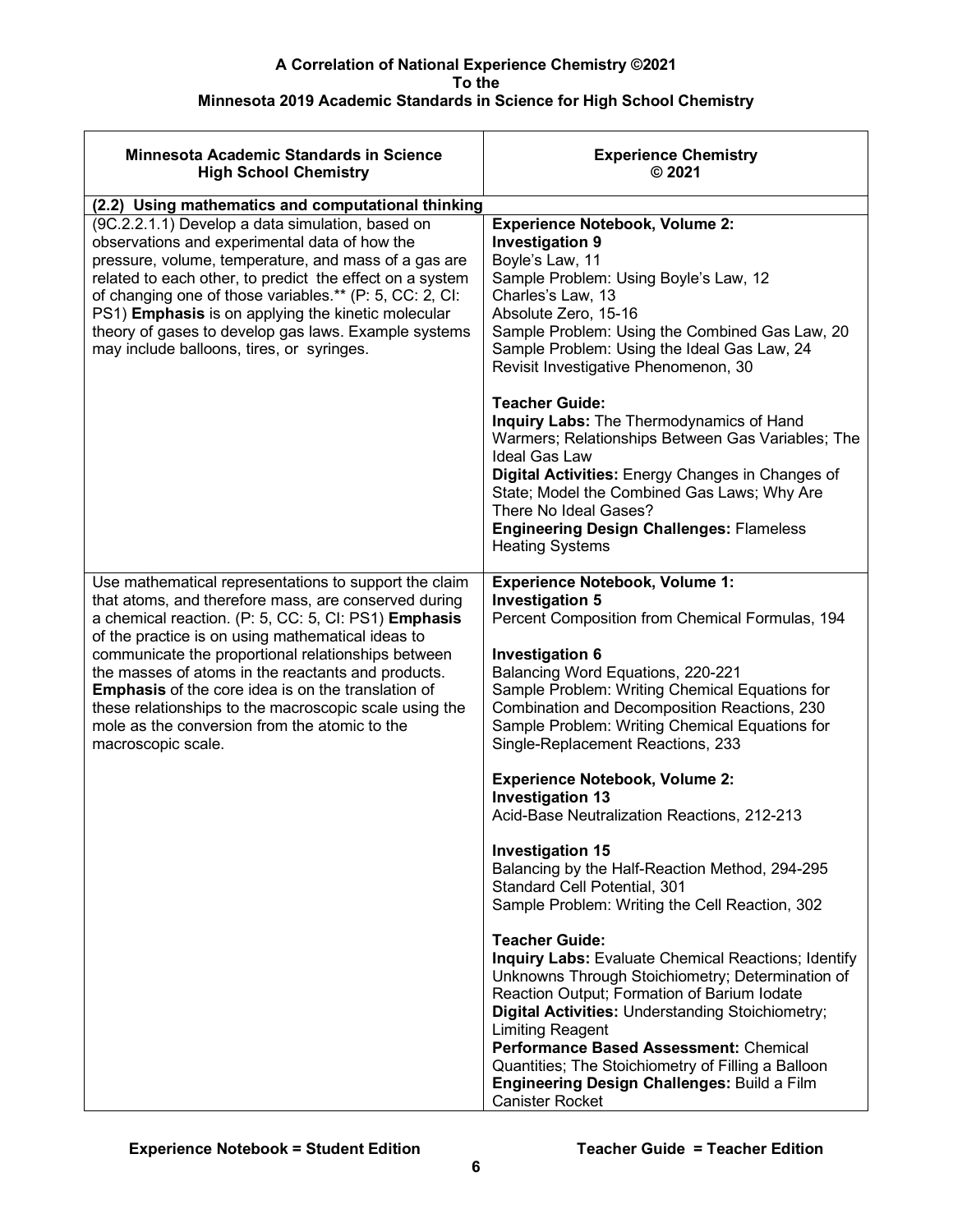| <b>Minnesota Academic Standards in Science</b><br><b>High School Chemistry</b>                                                                                                                                                                                                                                                                                                                                                                                                                                                                                                                                                                                                                                                                                                          | <b>Experience Chemistry</b><br>@2021                                                                                                                                                                                                                                                                                                                                                                                                                                                                                                                                                                                                                                                                                              |
|-----------------------------------------------------------------------------------------------------------------------------------------------------------------------------------------------------------------------------------------------------------------------------------------------------------------------------------------------------------------------------------------------------------------------------------------------------------------------------------------------------------------------------------------------------------------------------------------------------------------------------------------------------------------------------------------------------------------------------------------------------------------------------------------|-----------------------------------------------------------------------------------------------------------------------------------------------------------------------------------------------------------------------------------------------------------------------------------------------------------------------------------------------------------------------------------------------------------------------------------------------------------------------------------------------------------------------------------------------------------------------------------------------------------------------------------------------------------------------------------------------------------------------------------|
| (3.0) Developing possible explanations of phenomena or designing solutions to engineering problems                                                                                                                                                                                                                                                                                                                                                                                                                                                                                                                                                                                                                                                                                      |                                                                                                                                                                                                                                                                                                                                                                                                                                                                                                                                                                                                                                                                                                                                   |
| (3.1) Developing and using models                                                                                                                                                                                                                                                                                                                                                                                                                                                                                                                                                                                                                                                                                                                                                       |                                                                                                                                                                                                                                                                                                                                                                                                                                                                                                                                                                                                                                                                                                                                   |
| (9C.3.1.1.1) Use the periodic table as a model to<br>predict the relative properties of elements based on the<br>patterns of valence electrons. (P: 2, CC: 1, CI: PS1)<br><b>Emphasis</b> is on properties that could be predicted from<br>patterns may include reactivity of metals, types of<br>bonds formed (ionic versus covalent), and numbers of<br>bonds formed.                                                                                                                                                                                                                                                                                                                                                                                                                 | <b>Experience Notebook, Volume 1:</b><br><b>Investigation 1</b><br>Types of Atoms, 13-14<br>Patterns in Electron Configurations, 36-38<br>Valence Electrons, 39<br>Revisit Investigative Phenomenon, 40<br><b>Teacher Guide:</b><br>Inquiry Labs: Develop a Periodic Table, Periodic<br>Trends and Properties; Elemental Metals,<br>Nonmetals, and Metalloids<br><b>Digital Activities: Periodic Properties; Predict</b><br><b>Reactivity Using Periodic Trends</b><br>Performance Based Assessment: Evaluate Atomic<br>Structure with Flame Tests; Gravimetric Analysis of<br><b>Periodic Trends</b>                                                                                                                             |
| (9C.3.1.1.2) Develop a model based on evidence to<br>illustrate that the release or absorption of energy from a<br>chemical reaction system depends upon the changes<br>in total bond energy. (P: 2, CC: 5, CI: PS1) Emphasis<br>of the practice is on illustrating the relationships<br>between components of the system. Emphasis of the<br>core idea is on how a chemical reaction is a system<br>that affects the energy change. Examples of models<br>may include molecular level drawings, diagrams,<br>graphs showing the relative energies of reactants and<br>products, and representations showing energy is<br>conserved. Not included is the calculation of the total<br>bond energy change during a chemical reaction from<br>the bond energies of reactants and products. | <b>Experience Notebook, Volume 1:</b><br><b>Investigation 6</b><br>Energy of Reactions, 223-224<br>Revisit Investigative Phenomenon, 226<br><b>Combination Reactions, 228</b><br>Decomposition Reactions, 229<br>Predicting the Products of Reactions, 238-239<br><b>Investigation 8</b><br>Bond Enthalpy, 285-286<br><b>Experience Notebook, Volume 2:</b><br><b>Investigation 12</b><br>Effect of Concentration on Reaction Rates, 164<br><b>Teacher Guide:</b><br>Inquiry Labs: Types of Chemical Reactions;<br>Measure Energy Flow in Chemical Reactions; The<br>Thermodynamics of Hand Warmers; Hess's Law and<br>the Combustion of a Metal<br>Performance Based Assessment: Enthalpy of a<br><b>Neutralization Reaction</b> |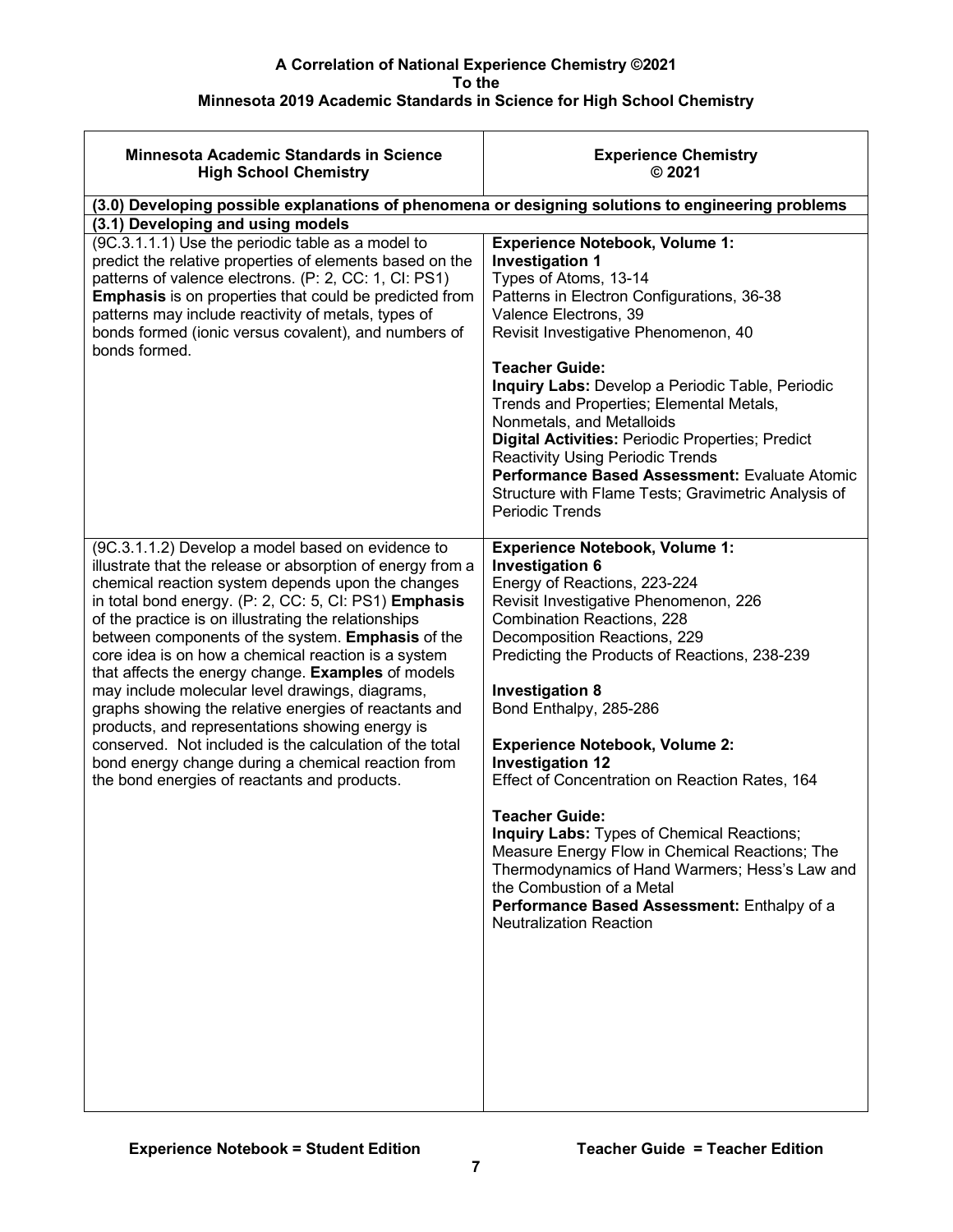| Minnesota Academic Standards in Science<br><b>High School Chemistry</b>                                                                                                                                                                                                                                                                                                                                                                                        | <b>Experience Chemistry</b><br>@2021                                                                                                                                                                                                                                                                                                                                                                                                                                                                                                                                                                                                                                                                                     |
|----------------------------------------------------------------------------------------------------------------------------------------------------------------------------------------------------------------------------------------------------------------------------------------------------------------------------------------------------------------------------------------------------------------------------------------------------------------|--------------------------------------------------------------------------------------------------------------------------------------------------------------------------------------------------------------------------------------------------------------------------------------------------------------------------------------------------------------------------------------------------------------------------------------------------------------------------------------------------------------------------------------------------------------------------------------------------------------------------------------------------------------------------------------------------------------------------|
| (9C.3.1.1.3) Develop models to illustrate the changes<br>in the composition of the nucleus of the atom and the<br>energy released during the processes of fission, fusion,<br>and radioactive decay. (P: 2, CC: 5, CI: PS1)<br><b>Emphasis</b> is on simple qualitative models and on the<br>scale of energy released in nuclear processes relative<br>to other kinds of transformations. Not included is<br>quantitative calculations of the energy released. | <b>Experience Notebook, Volume 2:</b><br><b>Investigation 17</b><br>Strong and Weak Nuclear Forces, 361-364<br>Radioactive Decay Chains, 367<br>Revisit Investigative Phenomenon, 372<br>Nuclear Fission, 379<br>Nuclear Fusion, 380<br>Solar Fusion, 381<br>Fusion in Large Stars, 382<br><b>Teacher Guide:</b><br><b>Inquiry Labs: Radioactive Decay; Nuclear Energy</b><br>Digital Activities: What Happens When an Atom<br>Decays? Energy From Nuclear Processes<br>Performance Based Assessment: Natural<br>Radiation                                                                                                                                                                                               |
|                                                                                                                                                                                                                                                                                                                                                                                                                                                                |                                                                                                                                                                                                                                                                                                                                                                                                                                                                                                                                                                                                                                                                                                                          |
| (3.2) Constructing explanations and designing solutions<br>(9C.3.2.1.1) Construct and revise an explanation for<br>the outcome of a simple chemical reaction based on<br>the outermost electron states of atoms, trends in the<br>periodic table, and knowledge of the patterns of<br>chemical properties. (P: 6, CC: 1, CI: PS1) Examples<br>of chemical reactions may include synthesis,<br>decomposition, or combustion.                                    | <b>Experience Notebook, Volume 1:</b><br><b>Investigation 2</b><br>The Periodic Table, 43<br>Connecting the Trends, 63<br><b>Investigation 6</b><br><b>Activity Series, 232</b><br>Predicting the Products of Reactions, 238-239<br>Revisit Investigative Phenomenon, 240<br><b>Experience Notebook, Volume 2:</b><br><b>Investigation 15</b><br>Redox vs. Non-redox Reactions, 284<br><b>Teacher Guide:</b><br><b>Inquiry Labs: Evaluate Chemical Reactions; Predict</b><br><b>Chemical Reactions</b><br>Digital Activities: Reactivity of Metals; Cation Meets<br>Anion<br>Performance Based Assessment: Identify<br><b>Evidence of Chemical Reactions</b><br><b>Engineering Design Challenges: Water Purification</b> |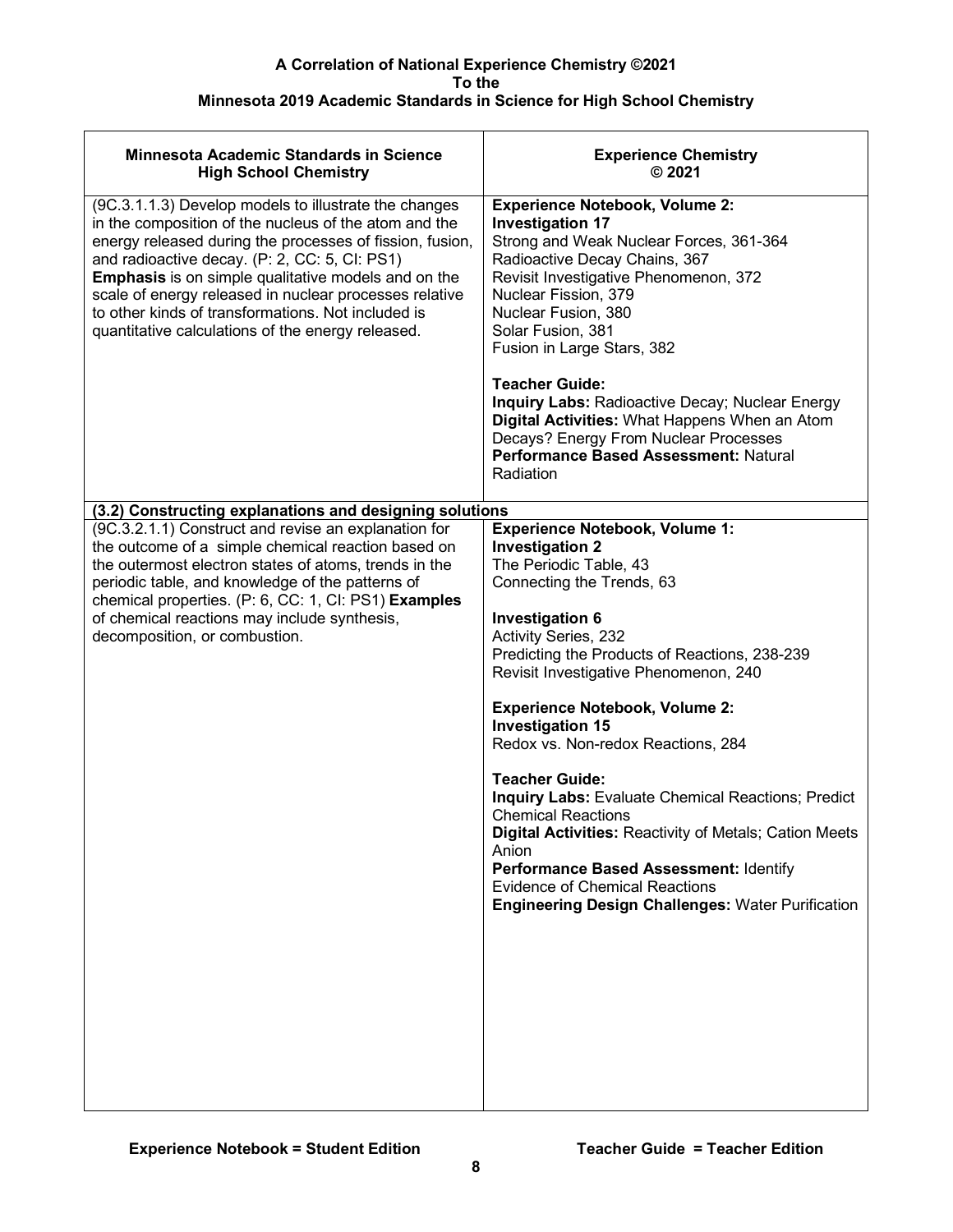| <b>Minnesota Academic Standards in Science</b><br><b>High School Chemistry</b>                                                                                                                                                                                                                                                                                                                                                                                                                                                                                                                                          | <b>Experience Chemistry</b><br>@2021                                                                                                                                                                                                                                                                                                                                                                                                                                                                                                                                                                                  |
|-------------------------------------------------------------------------------------------------------------------------------------------------------------------------------------------------------------------------------------------------------------------------------------------------------------------------------------------------------------------------------------------------------------------------------------------------------------------------------------------------------------------------------------------------------------------------------------------------------------------------|-----------------------------------------------------------------------------------------------------------------------------------------------------------------------------------------------------------------------------------------------------------------------------------------------------------------------------------------------------------------------------------------------------------------------------------------------------------------------------------------------------------------------------------------------------------------------------------------------------------------------|
| (9C.3.2.1.2) Apply scientific principles and evidence to<br>provide an explanation about the effects of changing<br>the surface area, agitation, temperature, and<br>concentration of the reacting particles on the rate at<br>which the reaction occurs. (P: 6, CC: 1, CI: PS1)<br><b>Emphasis</b> is on student reasoning that focuses on the<br>number and energy of collisions between molecules<br>and on simple reactions in which there are only two<br>reactants. Examples of evidence may include<br>temperature, concentration, and rate data; and<br>qualitative relationships between rate and temperature. | <b>Experience Notebook, Volume 2:</b><br><b>Investigation 12</b><br><b>Calculating Reaction Rates, 161</b><br>Effect of Concentration on Reaction Rates, 164<br>CCC Stability and Change, 179<br>How Temperature Affects Equilibrium, 179<br>Reaction Rate vs. Favorability, 182<br>Revisit Investigative Phenomenon, 190<br>Assessment, 191<br><b>Teacher Guide:</b><br><b>Inquiry Labs: Reaction Rates: Iodine Clock</b><br><b>Digital Activities: Reaction Rates and Activation</b><br>Energy<br><b>Performance Based Assessment: Reaction Rates</b><br>and Equilibrium; Calcium Carbonate and Shell<br>Production |
| (9C.3.2.1.3) Construct an explanation for the<br>phenomenon of solution creation and identify from<br>patterns how the properties of the resulting solution<br>depend on the interactions between solute and solvent<br>or on concentrations of solutes. (P: 6, CC: 1, CI: PS1)<br><b>Emphasis</b> is on polarity, solubility, boiling point<br>elevation, freezing point depression, and osmosis.<br><b>Examples</b> may include salts dissolving to make water<br>hard, road salt, antifreeze, oil spills, reverse osmosis<br>water systems.                                                                          | <b>Experience Notebook, Volume 1:</b><br><b>Investigation 4</b><br>Aqueous Solutions, 154-155<br>SEP Develop a Model, 154<br>CCC Structure and Function, 155<br>Solubility, 162<br>Solubility and Temperature, 163-164<br>SEP Interpret Data, 163<br>Solubility and Pressure, 166<br>Sample Problem: Using Henry's Law, 167<br>Assessment, 171<br><b>Teacher Guide:</b><br><b>Inquiry Lab: Aqueous Solutions</b>                                                                                                                                                                                                      |
| (9C.3.2.2.1) Evaluate the design and function of<br>products and processes involving organic compounds<br>to meet desired needs in relationship to the molecular<br>structures and in particular, the functional groups<br>involved.* (P: 6, CC: 6,CI: PS1, ETS1) Examples of<br>desired needs are having flexible but durable materials<br>made up of long-chained molecules (polymers and<br>plastics), and having pharmaceuticals designed to<br>interact with specific receptors.                                                                                                                                   | <b>Supporting Content only:</b><br><b>Experience Notebook, Volume 2:</b><br><b>Investigation 16</b><br>Types of Organic Compounds, 327<br>Identifying Functional Groups, 323<br>Sample problem: Identifying Functional Groups, 323<br>Polymers, 337-339<br><b>Teacher Guide:</b><br>Performance Based Assessment: Prepare and<br>Characterize Biodiesel<br><b>Engineering Design Challenges: Polymers:</b><br><b>Bouncy Balls</b>                                                                                                                                                                                     |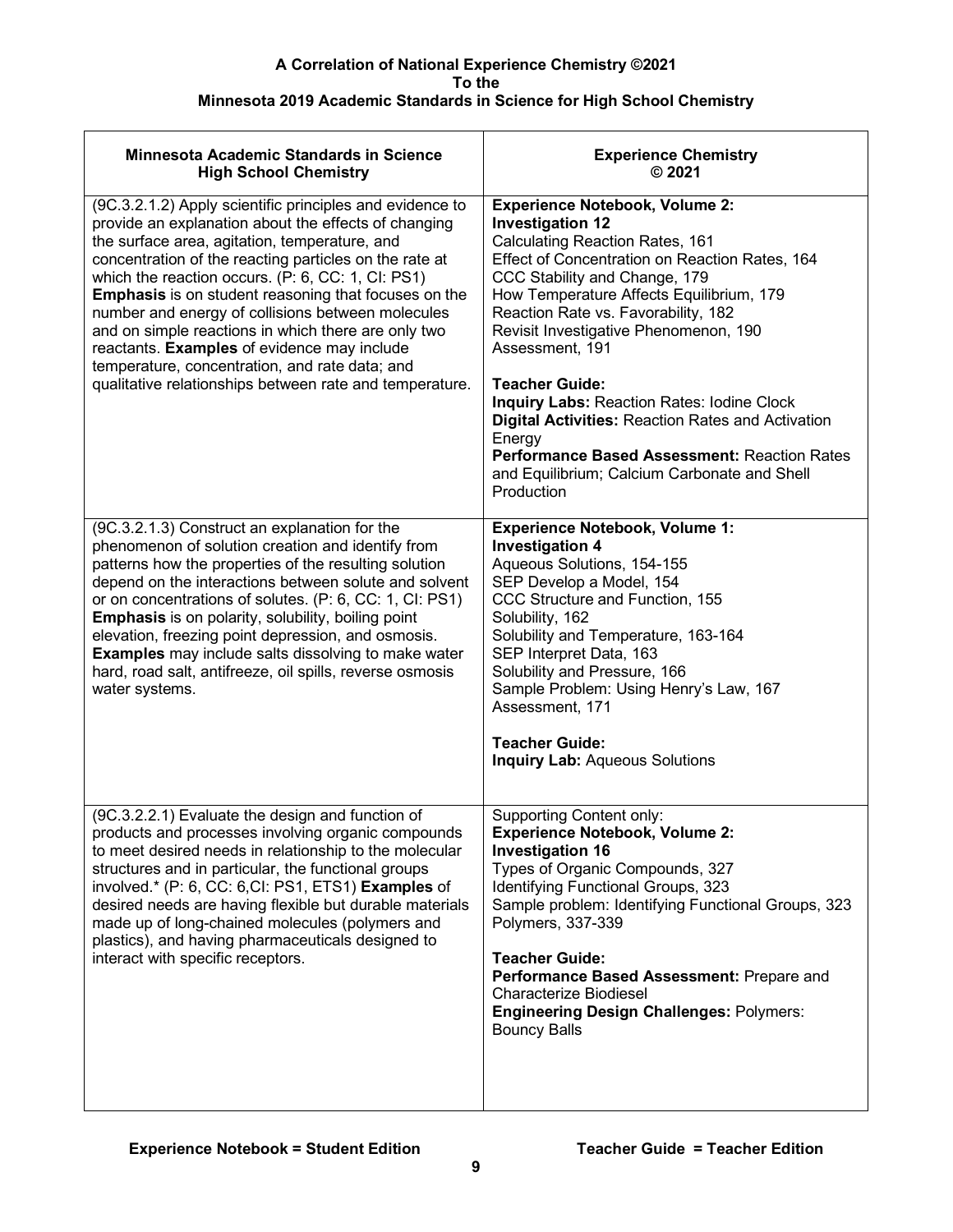| <b>Minnesota Academic Standards in Science</b><br><b>High School Chemistry</b>                                                                                                                                                                                                                                                                                                                                                                                                                                                     | <b>Experience Chemistry</b><br>$@$ 2021                                                                                                                                                                                                                                                                                                                                                                                                                                                              |
|------------------------------------------------------------------------------------------------------------------------------------------------------------------------------------------------------------------------------------------------------------------------------------------------------------------------------------------------------------------------------------------------------------------------------------------------------------------------------------------------------------------------------------|------------------------------------------------------------------------------------------------------------------------------------------------------------------------------------------------------------------------------------------------------------------------------------------------------------------------------------------------------------------------------------------------------------------------------------------------------------------------------------------------------|
| (4.0) Communicating reasons, arguments and ideas to others                                                                                                                                                                                                                                                                                                                                                                                                                                                                         |                                                                                                                                                                                                                                                                                                                                                                                                                                                                                                      |
| (4.2) Obtaining, evaluating and communicating information                                                                                                                                                                                                                                                                                                                                                                                                                                                                          |                                                                                                                                                                                                                                                                                                                                                                                                                                                                                                      |
| (9C.4.2.1.1) Communicate scientific and technical<br>information about why the molecular-level structure is<br>important in the functioning of designed materials.* (P:<br>8, CC: 6, Cl: PS1) Emphasis is on the attractive and<br>repulsive forces that determine the functioning of the<br>material. Examples may include why electrically<br>conductive materials are often made of metal.                                                                                                                                      | <b>Experience Notebook, Volume 1:</b><br><b>Investigation 3</b><br>Properties of Metals, 78-79<br><b>Experience Notebook, Volume 2:</b><br><b>Investigation 16</b><br>Organic Chemical Reactions, 335-336<br>Revisit Investigative Phenomenon, 354<br><b>Teacher Guide:</b><br>Digital Activities: Protein Structure and Food<br>Design<br>Performance Based Assessment: Prepare and<br><b>Characterize Biodiesel</b><br><b>Engineering Design Challenges: Polymers:</b><br><b>Bouncy Balls</b>      |
| (9C.4.2.1.2) Review text and online sources to develop<br>a series of questions regarding the chemistry, utility,<br>and safety of nuclear fission. (P: 8, CC: 7, CI: PS1)<br><b>Emphasis</b> is on evaluating the argument and specific<br>claims in the text including the validity of reasoning as<br>well as the relevance and sufficiency of the evidence.<br><b>Examples</b> may include fission (nuclear power<br>generation, nuclear weapons) and the use of fission by-<br>products (nuclear medicine, food irradiation). | <b>Experience Notebook, Volume 2:</b><br><b>Investigation 17</b><br>Strong and Weak Nuclear Forces, 361-364<br>Radioactive Decay Chains, 367<br>Nuclear Fission, 379<br>Radiation Penetration, 387<br>Radiation Hazards and Units, 388<br>Nuclear Fission Power, 392-393<br>Nuclear Accidents and Radioactive Waste, 394<br><b>Teacher Guide</b><br><b>Inquiry Labs: Radioactive Decay; Nuclear Energy</b><br>Digital Activities: What Happens When an Atom<br>Decays? Energy From Nuclear Processes |